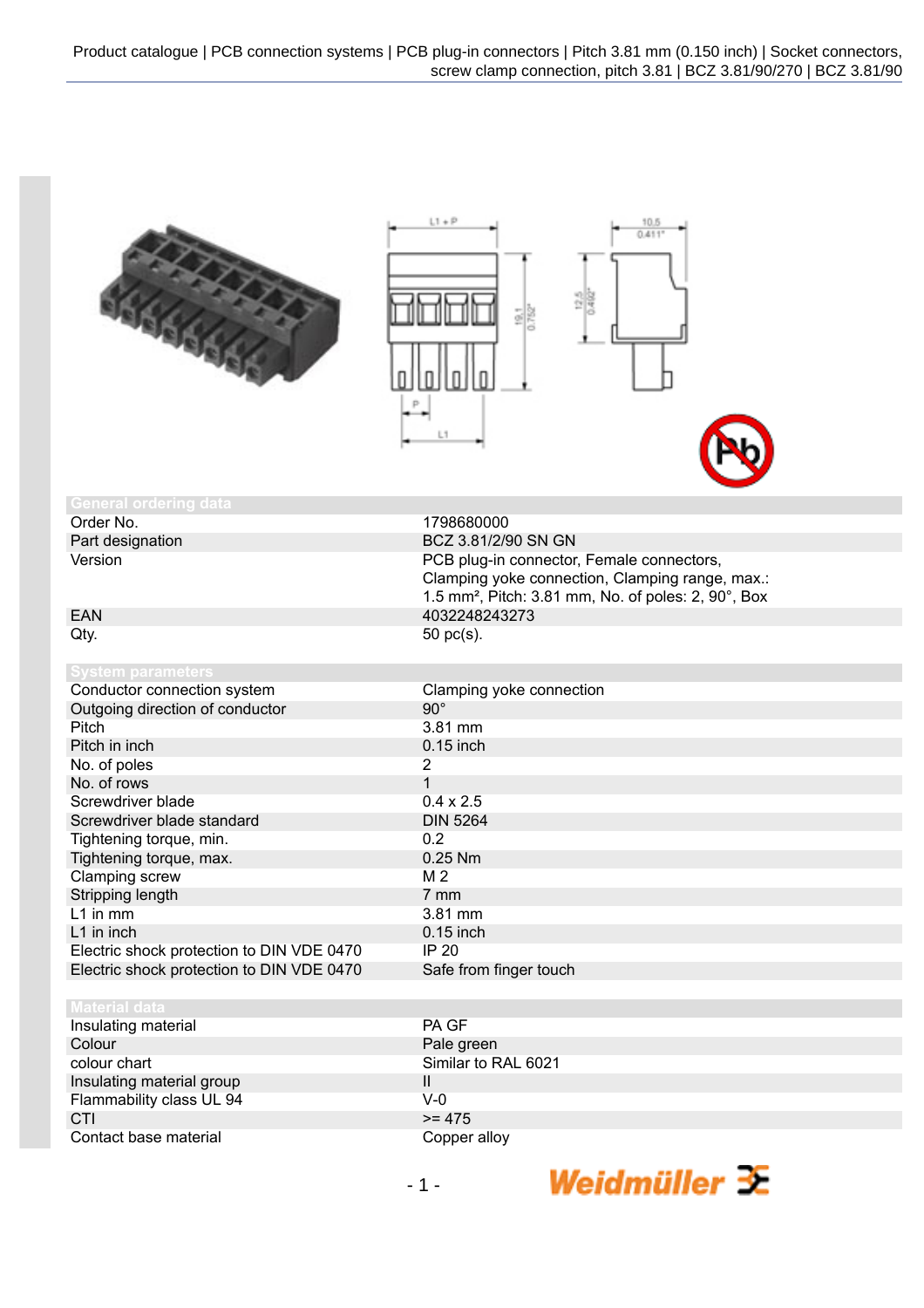| <b>Material data</b>                              |                         |
|---------------------------------------------------|-------------------------|
| Contact surface                                   | tinned                  |
|                                                   |                         |
| <b>Connectable conductors</b>                     |                         |
| Clamping range, min.                              | $0.08$ mm <sup>2</sup>  |
| Clamping range, max.                              | $1.5$ mm <sup>2</sup>   |
| AWG, min.                                         | 28                      |
| AWG, max.                                         | 16                      |
| Solid, min. H05(07) V-U                           | $0.2$ mm <sup>2</sup>   |
| Solid, max. H05(07) V-U                           | $1.5$ mm <sup>2</sup>   |
| Flexible, min. H05(07) V-K                        | $0.2$ mm <sup>2</sup>   |
| Flexible, max. H05(07) V-K                        | $1.5$ mm <sup>2</sup>   |
| With wire end ferrule, acc. to DIN 46 228/1, min. | $0.2$ mm <sup>2</sup>   |
| With wire end ferrule, acc. to DIN 46 228/1, max. | $1.5$ mm <sup>2</sup>   |
| w. plastic collar ferrule, DIN 46228 pt 4, min.   | $0.2$ mm <sup>2</sup>   |
| w. plastic collar ferrule, DIN 46228 pt 4, max.   | $1.5$ mm <sup>2</sup>   |
| Gauge to EN 60999 a x b; ø                        | 2.4 mm x 1.5 mm; 2.4 mm |
|                                                   |                         |
| <b>DIN IEC rating data</b>                        |                         |
| Rated current, min. No. pins (Tu=20°C)            | 17.5 A                  |
| Rated current, max. No. pins (Tu=20°C)            | 15.9 A                  |
| Rated current, min. No. pins(Tu=40°C)             | 17.5 A                  |
|                                                   | 14.1 A                  |
| Rated current, max. No. pins (Tu=40°C)            |                         |
| Rated voltage for overvoltage class/pollution     | 320 V                   |
| severity II/2                                     |                         |
| Rated voltage for overvoltage class/pollution     | 160 V                   |
| severity III/2                                    |                         |
| Rated voltage for overvoltage class/pollution     | 160 V                   |
| severity III/3                                    |                         |
| Rated impulse withstand voltage for overvoltage   | 2.5 kV                  |
| class/pollution severity II/2                     |                         |
| Rated impulse withstand voltage for overvoltage   | 2.5 kV                  |
| class/pollution severity III/2                    |                         |
| Rated impulse withstand voltage for overvoltage   | 2.5 kV                  |
| class/pollution severity III/3                    |                         |
| Short-time withstand current resistance           | 3 x 1s with 76 A        |
|                                                   |                         |
| <b>CSA rating data</b>                            |                         |
| Rated voltage (Use group D)                       | 300 V                   |
| Rated current (Use group D)                       | 10A                     |
| AWG conductor (field wiring), min.                | 28                      |
| AWG conductor (field wiring), max.                | 16                      |
|                                                   |                         |
| UL 1059 rating data                               |                         |
| Rated voltage (Use group D)                       | 300 V                   |
| Rated current (Use group D)                       | 10A                     |
| AWG conductor, min.                               | 28                      |
| AWG conductor, max.                               | 16                      |

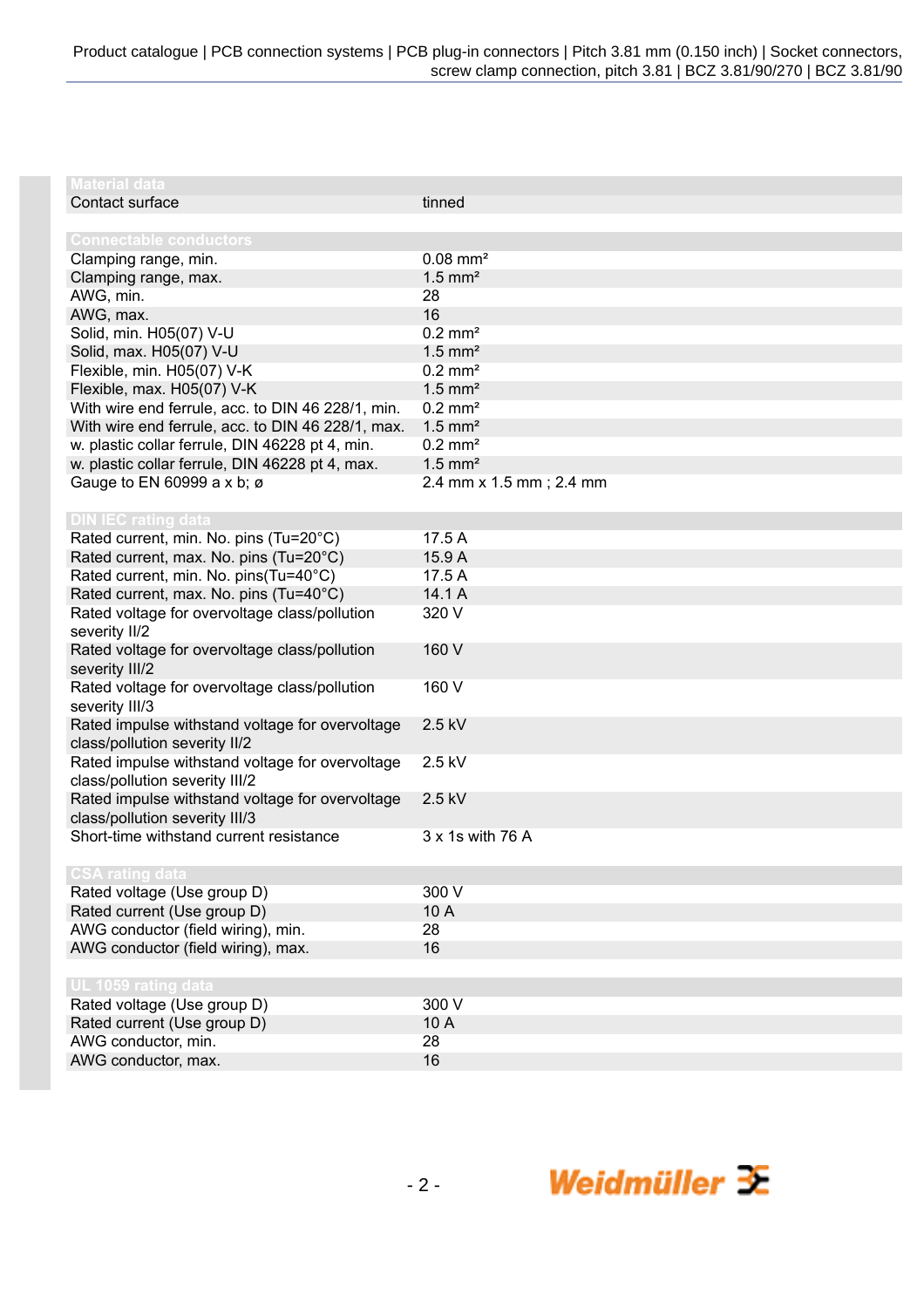Approvals institutes

## **E.AI**us<sup>@</sup>

| ETIM 2.0<br>NK            |  |
|---------------------------|--|
| eClass 4.1<br>27-26-07-01 |  |
| 27-26-07-01<br>eClass 5.0 |  |
| eClass 5.1<br>27-26-07-04 |  |

## **Similar products**

| Order No.  | Part designation    | <b>Version</b>                                                                                                                                                  |
|------------|---------------------|-----------------------------------------------------------------------------------------------------------------------------------------------------------------|
| 1939820000 | BCZ 3.81/2/90 SN OR | PCB plug-in connector, Female connectors, Clamping yoke<br>connection, Clamping range, max.: 1.5 mm <sup>2</sup> , Pitch: 3.81 mm, No. of<br>poles: 2, 90°, Box |
| 1798500000 | BCZ 3.81/2/90 SN SW | PCB plug-in connector, Female connectors, Clamping yoke<br>connection, Clamping range, max.: 1.5 mm <sup>2</sup> , Pitch: 3.81 mm, No. of<br>poles: 2, 90°, Box |
| 1939830000 | BCZ 3.81/3/90 SN OR | PCB plug-in connector, Female connectors, Clamping yoke<br>connection, Clamping range, max.: 1.5 mm <sup>2</sup> , Pitch: 3.81 mm, No. of<br>poles: 3, 90°, Box |
| 1798120000 | BCZ 3.81/3/90 SN SW | PCB plug-in connector, Female connectors, Clamping yoke<br>connection, Clamping range, max.: 1.5 mm <sup>2</sup> , Pitch: 3.81 mm, No. of<br>poles: 3, 90°, Box |
| 1798690000 | BCZ 3.81/3/90 SN GN | PCB plug-in connector, Female connectors, Clamping yoke<br>connection, Clamping range, max.: 1.5 mm <sup>2</sup> , Pitch: 3.81 mm, No. of<br>poles: 3, 90°, Box |
| 1939840000 | BCZ 3.81/4/90 SN OR | PCB plug-in connector, Female connectors, Clamping yoke<br>connection, Clamping range, max.: 1.5 mm <sup>2</sup> , Pitch: 3.81 mm, No. of<br>poles: 4, 90°, Box |
| 1798550000 | BCZ 3.81/4/90 SN SW | PCB plug-in connector, Female connectors, Clamping yoke<br>connection, Clamping range, max.: 1.5 mm <sup>2</sup> , Pitch: 3.81 mm, No. of<br>poles: 4, 90°, Box |
| 1798710000 | BCZ 3.81/4/90 SN GN | PCB plug-in connector, Female connectors, Clamping yoke<br>connection, Clamping range, max.: 1.5 mm <sup>2</sup> , Pitch: 3.81 mm, No. of<br>poles: 4, 90°, Box |
| 1939860000 | BCZ 3.81/5/90 SN OR | PCB plug-in connector, Female connectors, Clamping yoke<br>connection, Clamping range, max.: 1.5 mm <sup>2</sup> , Pitch: 3.81 mm, No. of<br>poles: 5, 90°, Box |
| 1798570000 | BCZ 3.81/5/90 SN SW | PCB plug-in connector, Female connectors, Clamping yoke<br>connection, Clamping range, max.: 1.5 mm <sup>2</sup> , Pitch: 3.81 mm, No. of<br>poles: 5, 90°, Box |
| 1798720000 | BCZ 3.81/5/90 SN GN | PCB plug-in connector, Female connectors, Clamping yoke<br>connection, Clamping range, max.: 1.5 mm <sup>2</sup> , Pitch: 3.81 mm, No. of<br>poles: 5, 90°, Box |

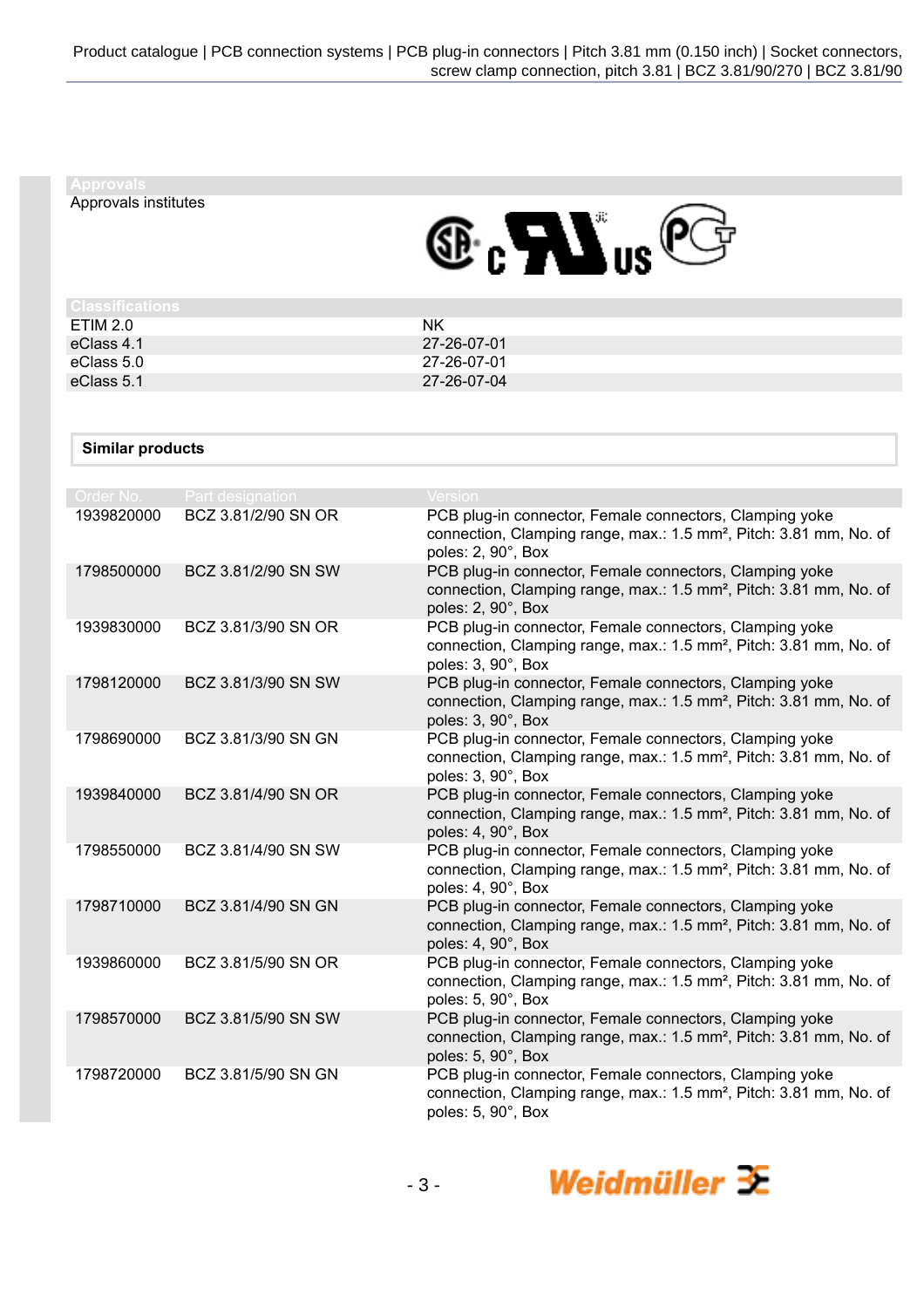Product catalogue | PCB connection systems | PCB plug-in connectors | Pitch 3.81 mm (0.150 inch) | Socket connectors, screw clamp connection, pitch 3.81 | BCZ 3.81/90/270 | BCZ 3.81/90

| 1939870000 | BCZ 3.81/6/90 SN OR     | PCB plug-in connector, Female connectors, Clamping yoke<br>connection, Clamping range, max.: 1.5 mm <sup>2</sup> , Pitch: 3.81 mm, No. of<br>poles: 6, 90°, Box  |
|------------|-------------------------|------------------------------------------------------------------------------------------------------------------------------------------------------------------|
| 1798590000 | BCZ 3.81/6/90 SN SW     | PCB plug-in connector, Female connectors, Clamping yoke<br>connection, Clamping range, max.: 1.5 mm <sup>2</sup> , Pitch: 3.81 mm, No. of<br>poles: 6, 90°, Box  |
| 1798730000 | BCZ 3.81/6/90 SN GN     | PCB plug-in connector, Female connectors, Clamping yoke<br>connection, Clamping range, max.: 1.5 mm <sup>2</sup> , Pitch: 3.81 mm, No. of<br>poles: 6, 90°, Box  |
| 1939880000 | BCZ 3.81/7/90 SN OR     | PCB plug-in connector, Female connectors, Clamping yoke<br>connection, Clamping range, max.: 1.5 mm <sup>2</sup> , Pitch: 3.81 mm, No. of<br>poles: 7, 90°, Box  |
| 1858960000 | BCZ 3.81/7/90 SN SW     | PCB plug-in connector, Female connectors, Clamping yoke<br>connection, Clamping range, max.: 1.5 mm <sup>2</sup> , Pitch: 3.81 mm, No. of<br>poles: 7, 90°, Box  |
| 1871440000 | BCZ 3.81/07/90 SN GN BX | PCB plug-in connector, Female connectors, Clamping yoke<br>connection, Clamping range, max.: 1.5 mm <sup>2</sup> , Pitch: 3.81 mm, No. of<br>poles: 7, 90°, Box  |
| 1939890000 | BCZ 3.81/8/90 SN OR     | PCB plug-in connector, Female connectors, Clamping yoke<br>connection, Clamping range, max.: 1.5 mm <sup>2</sup> , Pitch: 3.81 mm, No. of<br>poles: 8, 90°, Box  |
| 1798130000 | BCZ 3.81/8/90 SN SW     | PCB plug-in connector, Female connectors, Clamping yoke<br>connection, Clamping range, max.: 1.5 mm <sup>2</sup> , Pitch: 3.81 mm, No. of<br>poles: 8, 90°, Box  |
| 1798740000 | BCZ 3.81/8/90 SN GN     | PCB plug-in connector, Female connectors, Clamping yoke<br>connection, Clamping range, max.: 1.5 mm <sup>2</sup> , Pitch: 3.81 mm, No. of<br>poles: 8, 90°, Box  |
| 1939900000 | BCZ 3.81/9/90 SN OR     | PCB plug-in connector, Female connectors, Clamping yoke<br>connection, Clamping range, max.: 1.5 mm <sup>2</sup> , Pitch: 3.81 mm, No. of<br>poles: 9, 90°, Box  |
| 1871430000 | BCZ 3.81/9/90 SN SW     | PCB plug-in connector, Female connectors, Clamping yoke<br>connection, Clamping range, max.: 1.5 mm <sup>2</sup> , Pitch: 3.81 mm, No. of<br>poles: 9, 90°, Box  |
| 1871420000 | BCZ 3.81/9/90 SN GN     | PCB plug-in connector, Female connectors, Clamping yoke<br>connection, Clamping range, max.: 1.5 mm <sup>2</sup> , Pitch: 3.81 mm, No. of<br>poles: 9, 90°, Box  |
| 1939910000 | BCZ 3.81/10/90 SN OR    | PCB plug-in connector, Female connectors, Clamping yoke<br>connection, Clamping range, max.: 1.5 mm <sup>2</sup> , Pitch: 3.81 mm, No. of<br>poles: 10, 90°, Box |
| 1798610000 | BCZ 3.81/10/90 SN SW    | PCB plug-in connector, Female connectors, Clamping yoke<br>connection, Clamping range, max.: 1.5 mm <sup>2</sup> , Pitch: 3.81 mm, No. of<br>poles: 10, 90°, Box |
| 1798750000 | BCZ 3.81/10/90 SN GN    | PCB plug-in connector, Female connectors, Clamping yoke<br>connection, Clamping range, max.: 1.5 mm <sup>2</sup> , Pitch: 3.81 mm, No. of<br>poles: 10, 90°, Box |
| 1939920000 | BCZ 3.81/11/90 SN OR    | PCB plug-in connector, Female connectors, Clamping yoke<br>connection, Clamping range, max.: 1.5 mm <sup>2</sup> , Pitch: 3.81 mm, No. of<br>poles: 11, 90°, Box |
| 1899380000 | BCZ 3.81/11/90 SN SW    | PCB plug-in connector, Female connectors, Clamping yoke<br>connection, Clamping range, max.: 1.5 mm <sup>2</sup> , Pitch: 3.81 mm, No. of<br>poles: 11, 90°, Box |
|            |                         |                                                                                                                                                                  |